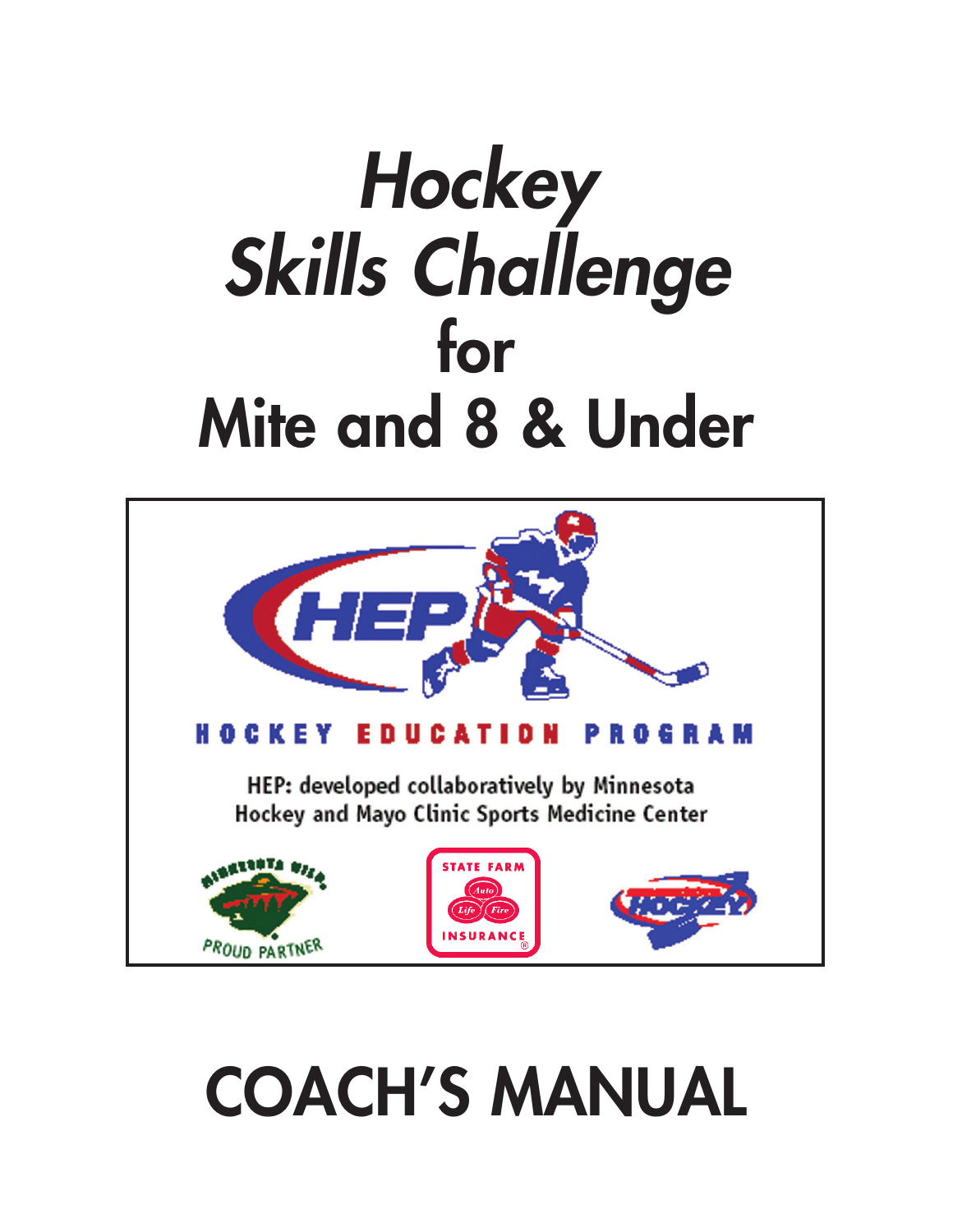

This coach's manual is intended to provide the instructions and tools to conduct the Mite and 8 & Under Minnesota Hockey - HEP (Hockey Education Program) Skills Challenge.

# **Table of Contents**

| Skater Skill Test 1 - Forward Acceleration (90 Feet) 5      |
|-------------------------------------------------------------|
| Skater Skill Test 2 - Backward Acceleration (90 Feet) 5     |
|                                                             |
| Skater Skill Test 4 - Figure 8 Forward Crossovers 6         |
| Skater Skill Test 5 - Puck Control - Weave and Accelerate 7 |
|                                                             |
|                                                             |
|                                                             |
| Goalie Skill Test 1 - Forward "C" Cuts 12                   |
| Goalie Skill Test 2 - Backward "C" Cuts 12                  |
| Goalie Skill Test 3 - Forward & Backward Telescoping 13     |
|                                                             |
|                                                             |
|                                                             |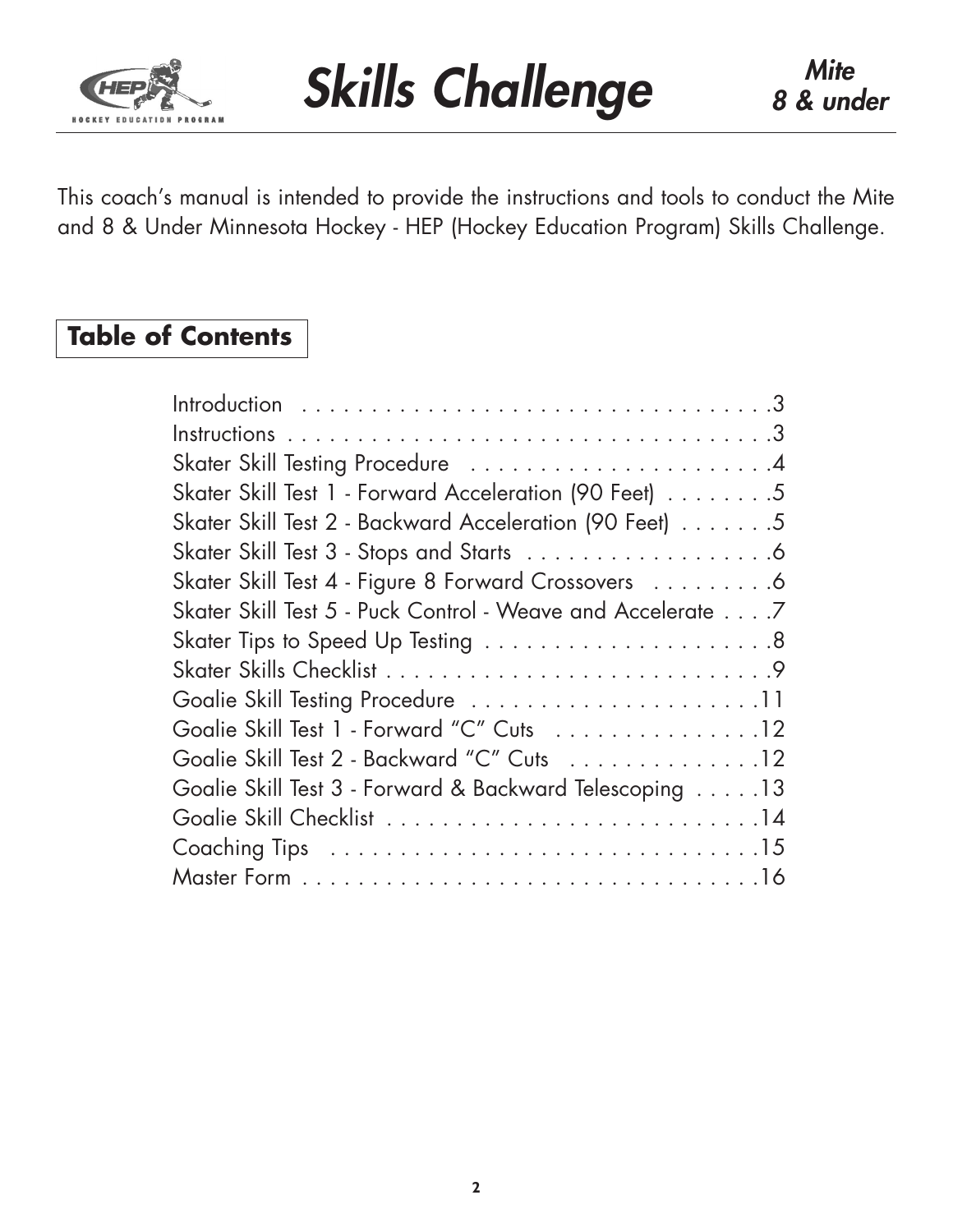

**Skills Challenge** 8 & une

# **Introduction**

Coach, you have a unique opportunity and responsibility because you are charged with teaching and developing your players' hockey skills. A player's success and ultimate enjoyment of the game is directly related as to how well you do that. The HEP "Skill Challenge" provides a guide for teaching and developing the skills required to play the game. There are three components to the skill challenge program.

- Coach's Manual provides the instructions for the Skills Challenge program, instructions for the skill tests and a skill checklist.
- Player Evaluation Form Each player receives a report of his test times at the beginning of the season and the end of the season and can compare his or her times with those at his or her level on a state-wide basis.
- "Skills Challenge" Website Times for each players will be entered on the website and in real-time one can view the state-wide average time, top 10% time and best time for each classification of play.

A player's enjoyment of the game will be a direct result of how well they master the basic hockey skills. The "Skill Challenge" provides a guide as well as a measure as to how well a player is doing and the areas needing work. Practice makes permanent. Teach your player the proper techniques. Most importantly you are a skill instructor and not a drill instructor.

Practice the basic skills at every practice. Using the "Skills Challenge" checklist, plan your season so that you cover each of the skills. Use the "Skills Challenge" to communicate with the parents of your team. In the long run it is not your win-loss record that really counts, but whether or not you have been able to help your players learn and develop. Practice can be FUN if your players continue to get better.

# **Instructions**

- 1. Introduce the Hockey Education Program Skills Challenge at your "Parent Meeting".
- 2. Conduct "Early Season" skill tests during first two weeks of practice.
- 3. Enter results of "Early Season" skill tests on the HEP Skills Challenge website.
- 4. Distribute "Participation Helmet Decal" to players having completed the "Early Season" skill tests.
- 5. Practice skills at every practice.
- 6. Conduct "Mid Season" skill tests (optional)
- 7. Conduct "Late Season" skill tests at the end of the season.
- 8. Enter results of "Late Season" skill tests on the HEP Skills Challenge website.
- 9. Complete the "Player Evaluation form" and distribute to players. Association, District and State results are available from the HEP Skills Challenge website.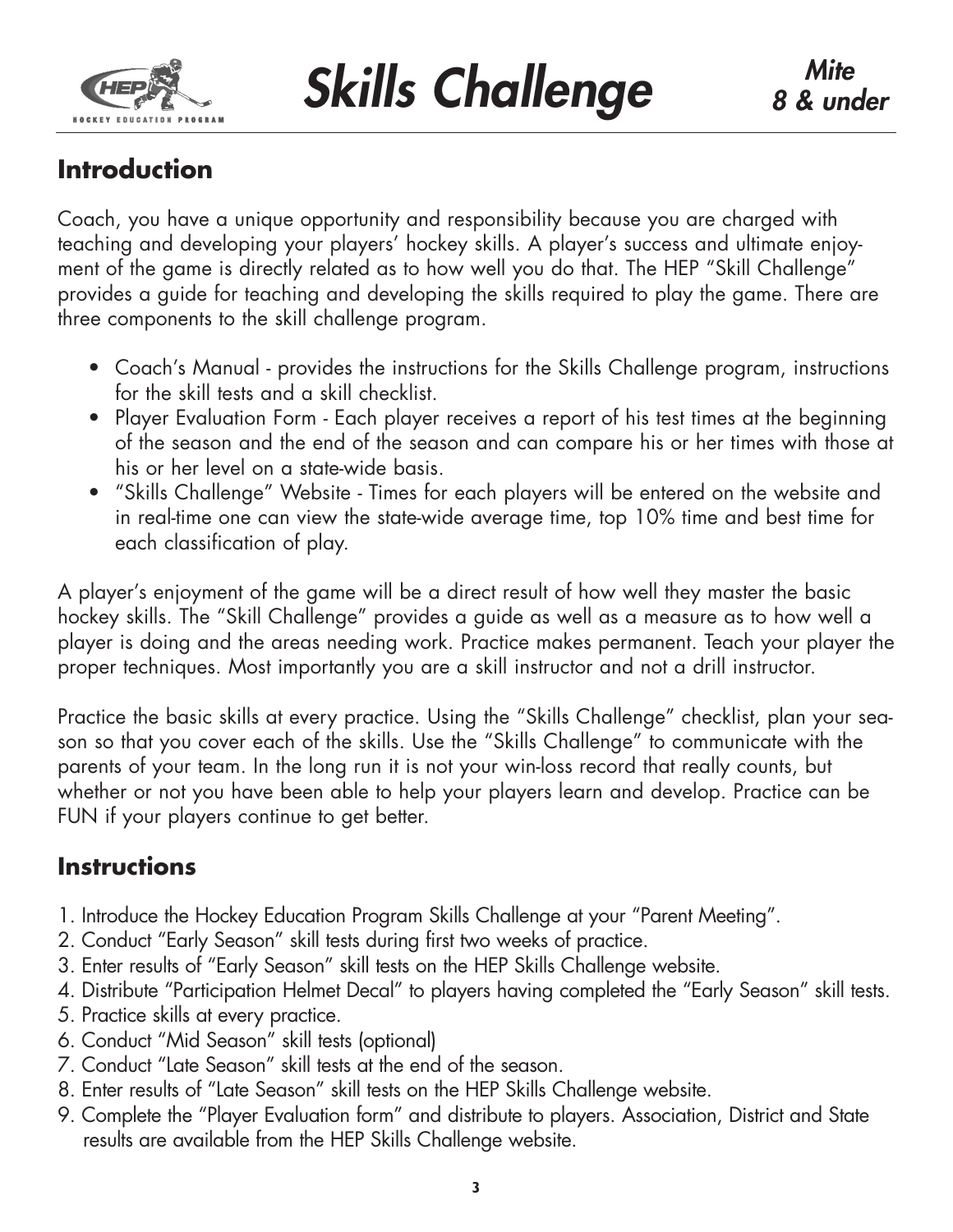

**Skills Challenge** 8 & une

# **Skill Test Procedure**

The skill tests in this program are outlined on the following pages.

EACH TEST MUST BE SET UP ACCORDING TO ITS DIAGRAM

## **Testing Guidelines**

- 1. Players must wear full protective equipment, including helmets and facemasks, for all tests. They always carry their stick.
- 2. Before doing each skills test, give a demonstration.
- 3. Have a starter at the starting line and signal the start with a whistle or a drop of the arm.
- 4. Where pylons are positioned. Use red magnum permanent marker to mark the exact location. Make sure the player skates around the pylon as outlined in each skills test.
- 5. If a player falls or loses the puck the first time, let them repeat. If a player falls or loses the puck the second time, they must get up and continue the test.
- 6. Make sure the player does not start to slow down until after he/she has crossed the finish line.
- 7. The timer starts the watch when the player begins movement. The timer stops the watch as soon as the first skate crosses the finish line.
- 8. To ensure uniform accuracy, time must be recorded to hundredths of a second.

# **Testing Equipment Required**

- \* Whistles
- \* Stopwatches
- \* 18 pylons
- \* 100 foot measuring tape
- \* Red Magnum permanent marker
- \* Clipboards for each station
- \* Pencils for recording scores
- \* Hockey Skills Result Worksheet each station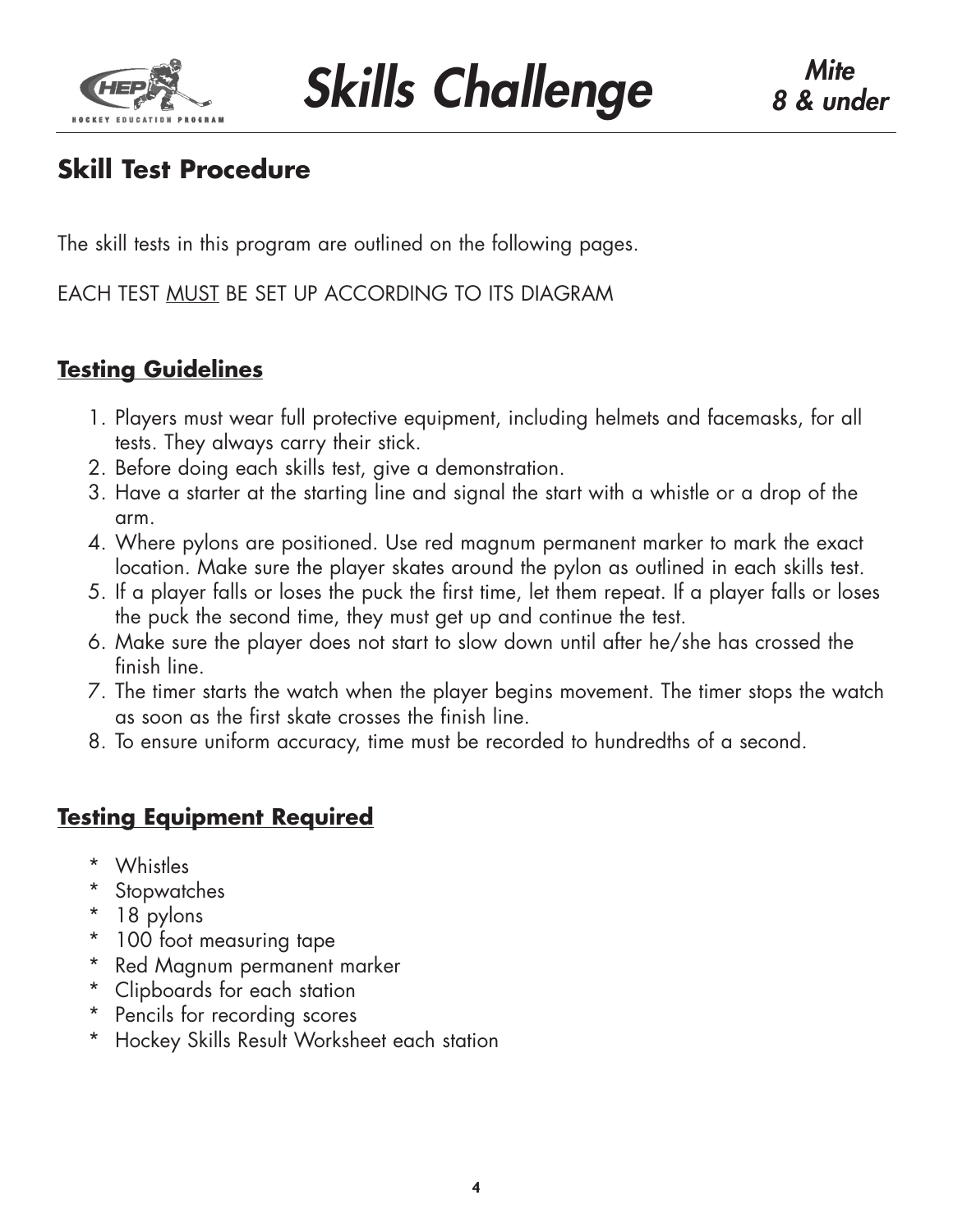

# **Skater Skill Test #1 - Forward Acceleration (90 Feet)**



# **Forward Skating Acceleration**

- 1. Distance 90 feet. Place pylons at start & finish Lines.
- 2. Starter at start line & Timer at finish line.
- 3. Player starts with both skates behind the start line.
- 4. Timer stops watch when player's first skate crosses the finish line.
- 5. Players will have 2 attempts at this test. Record both scores.

# **Skater Skill Test #2 - Backward Acceleration (90 Feet)**



## **Backward Skating Acceleration**

- 1. Distance 90 feet. Place pylons at start & finish lines.
- 2. Starter at start line & Timer at finish line.
- 3. Player starts with both skates behind the start line.
- 4. Timer stops watch when player's first skate crosses the finish line.
- 5. Players will have 2 attempts at this test. Record both scores.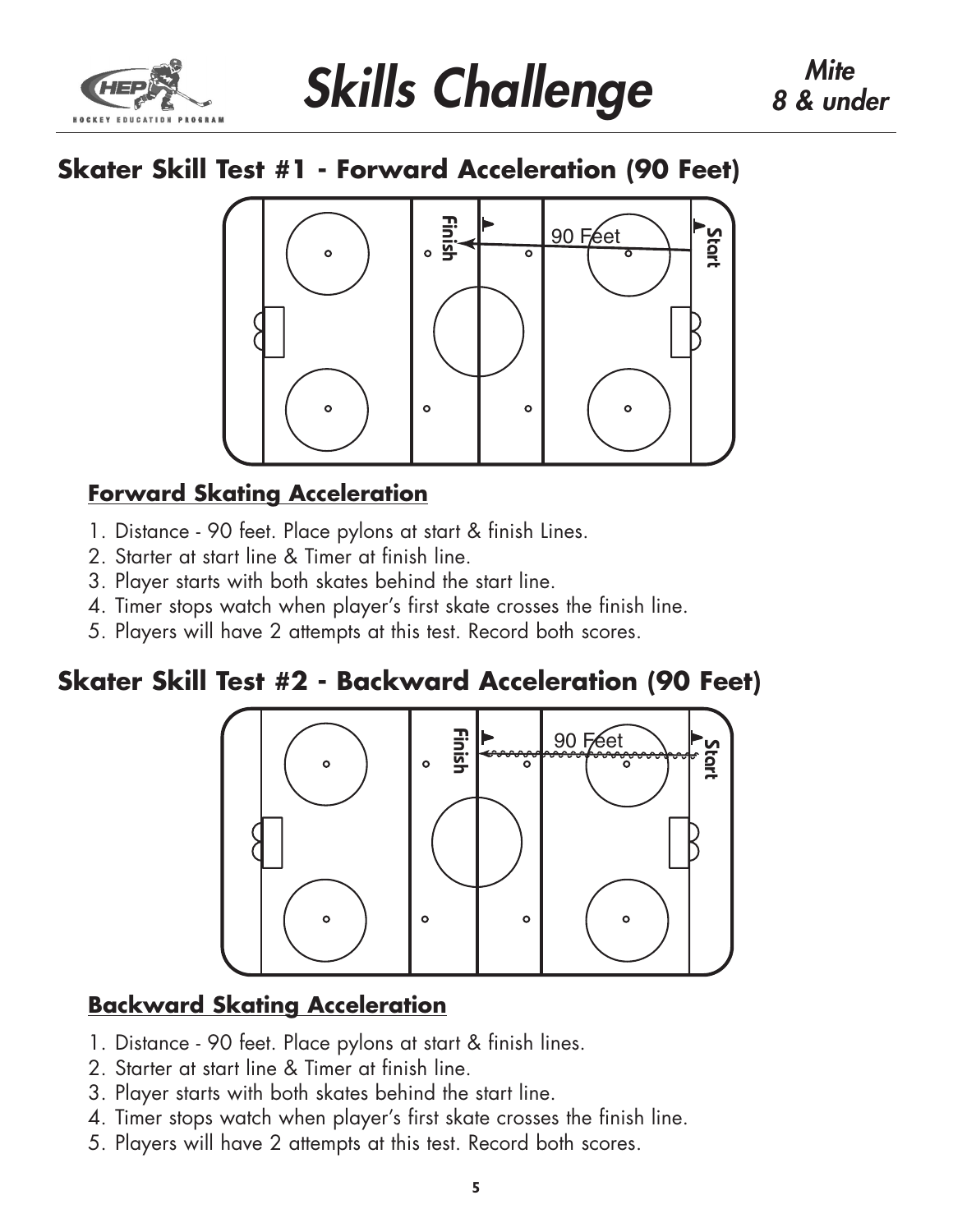

# **Skills Challenge** 8 & und

**Skater Skill Test #3 -Stops & Starts (Top of Circle, Red Line, Near Blue Line, Far Blue Line)**



## **Forward Stops & Starts**

- 1. Distance 30 to 60 feet. Place pylons at start & finish lines and at the 2 places player does stops & starts. NOTE: At many rinks the neutral zone is shortened. There must be 30 ft. between each stop & start location. The finish line is 60 ft. from 2nd stop & start location.
- 2. Starter at start line & Timer at finish line.
- 3. Player starts with both skates behind the start line.
- 4. Player must stop behind each pylon, not in from of it.
- 5. Timer stops watch when player's first skate crosses the finish line.
- 6. Players will have 2 attempts at this test. Record both scores.

# **Skater Skill Test #4 - Circle Figure 8 Forward Crossovers**



# **Circle Figure 8 Forward Crossovers**

- 1. Distance Figure "8" pattern on two face-off circles at one end of rink. Place pylons for start and finish in line with face-off dots and behind the goal line. Place 3 pylons on edge of face-off circle as shown in the above diagram.
- 2. Starter at start line & Timer at finish line.
- 3. Player starts with both skates behind the start line.
- 4. Timer stops watch when player's first skate crosses the finish line.
-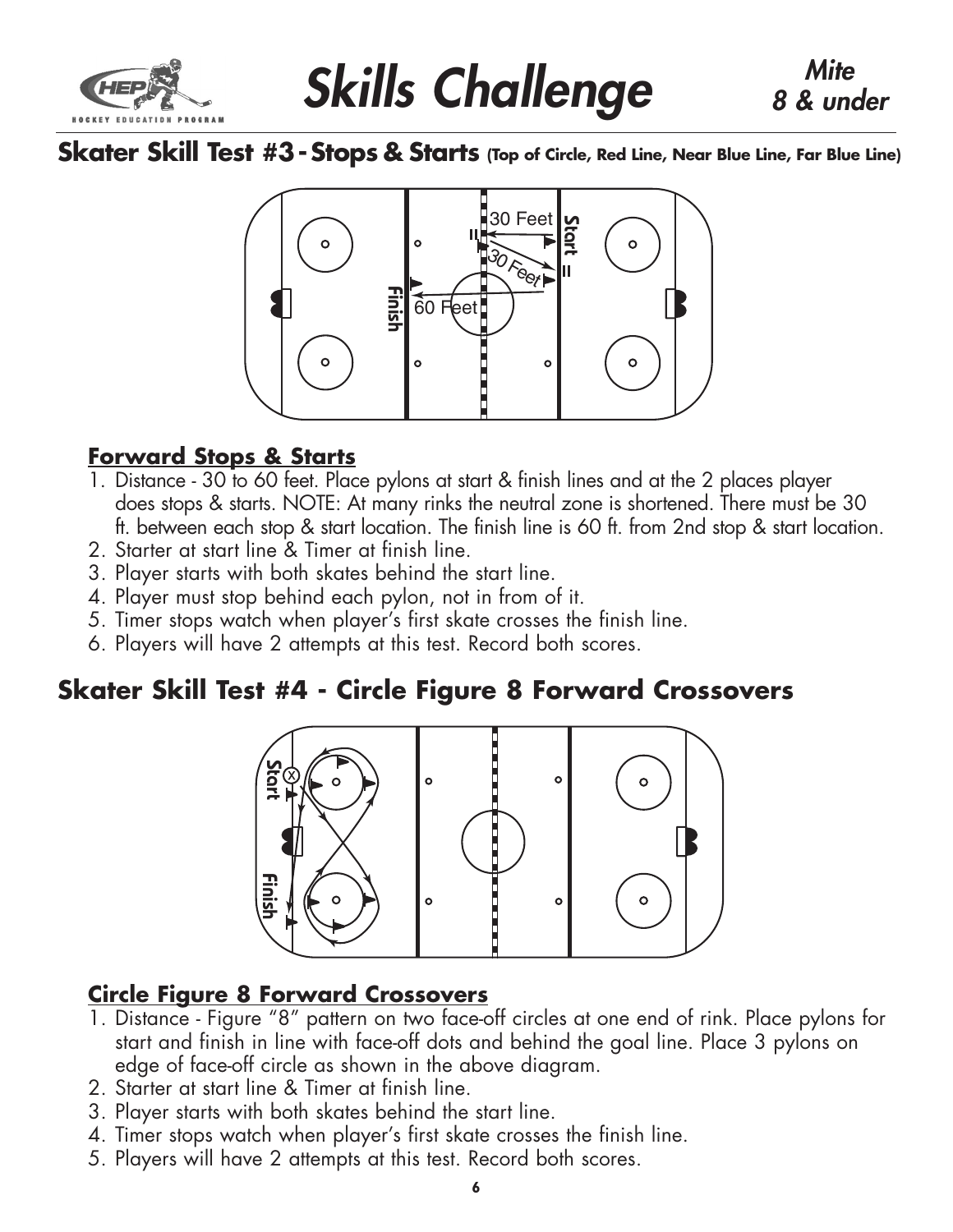

# **Skater Skill Test #5 - Puck Control Weave and Acceleration**



## **Puck Control - Weave & Acceleration**

- 1. Distance 110 feet. Place 2 pylons at start/finish line. Place 2nd pylon at "hash mark" on circle, 3rd pylon at top of circle, place pylons 4th,5th,6th - 20 feet apart.
- 2. Starter & timer at start/finish line.
- 3. Player starts with both skates and puck behind the start line.
- 4. Timer stops watch when player's first skate crosses the finish line (not the puck).
- 5. Player weaves a pattern up to the 6th pylon, then does a tight turn and accelerates forward as fast as possible back to start/finish line.
- 6. Players will have 2 attempts at this test. Record both scores.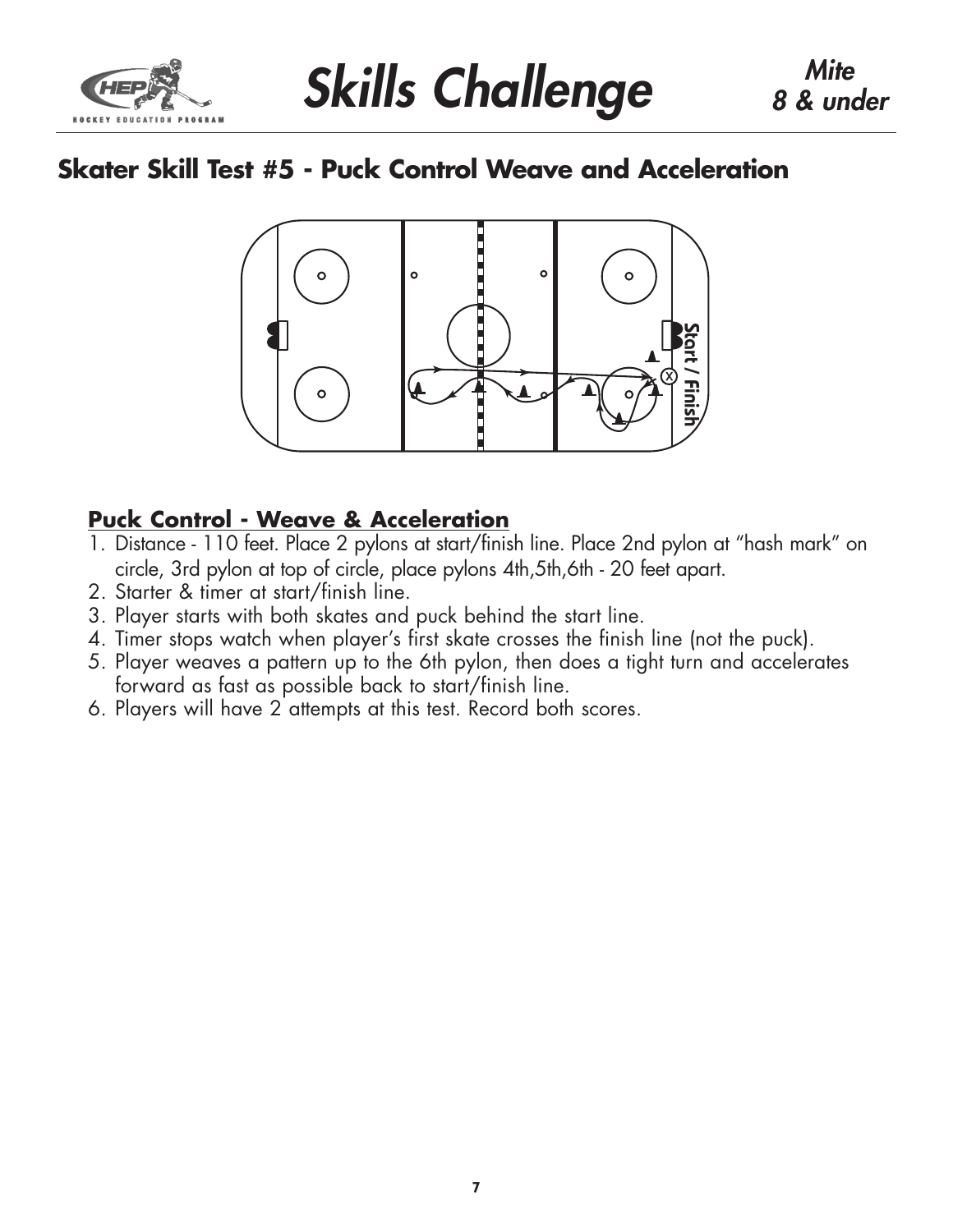

# **Tips to Speed Up Testing**

To complete the drills quickly, it is possible to run 3-5 skills tests at the same time. This requires the assistance of extra people (starters, timers and possible recorders). Depending on how many teams are sharing the ice, please try and follow one of the sequences listed below.



- 1. All five stations set up at one time. Use red magnum permanent marker to mark the spot where each cone is placed.
- 2. There can be one to three teams on the ice at a time. Divide the players up into 5 groups. Make sure that the player's names for each team are on the correct score sheets.
- 3. You will need 5 starters and 5 timers/recorders.
- 4. Use tag board and number each station on the ice. This will make it easier for players to rotate from station to station.
- 5. Plan on 5 to 10 minutes at each station (depending on how many teams are being tested at one time).
- 6. Keep players in the same order when moving from one station to the next. Also, the clip board with the group skills score sheet travels with the players as they go from one station to the next station.
- 7. Stations #1 & #2 (Forward & Backward Acceleration) can be combined into one station.
- 8. Hold each group of players till everyone in all the groups is finished at their station. When all station areas are finished, rotate groups.
- 9. Demonstrate each drill when the players rotate to the next station.
- 10. Warm-up players for 5 minutes before any drills are started.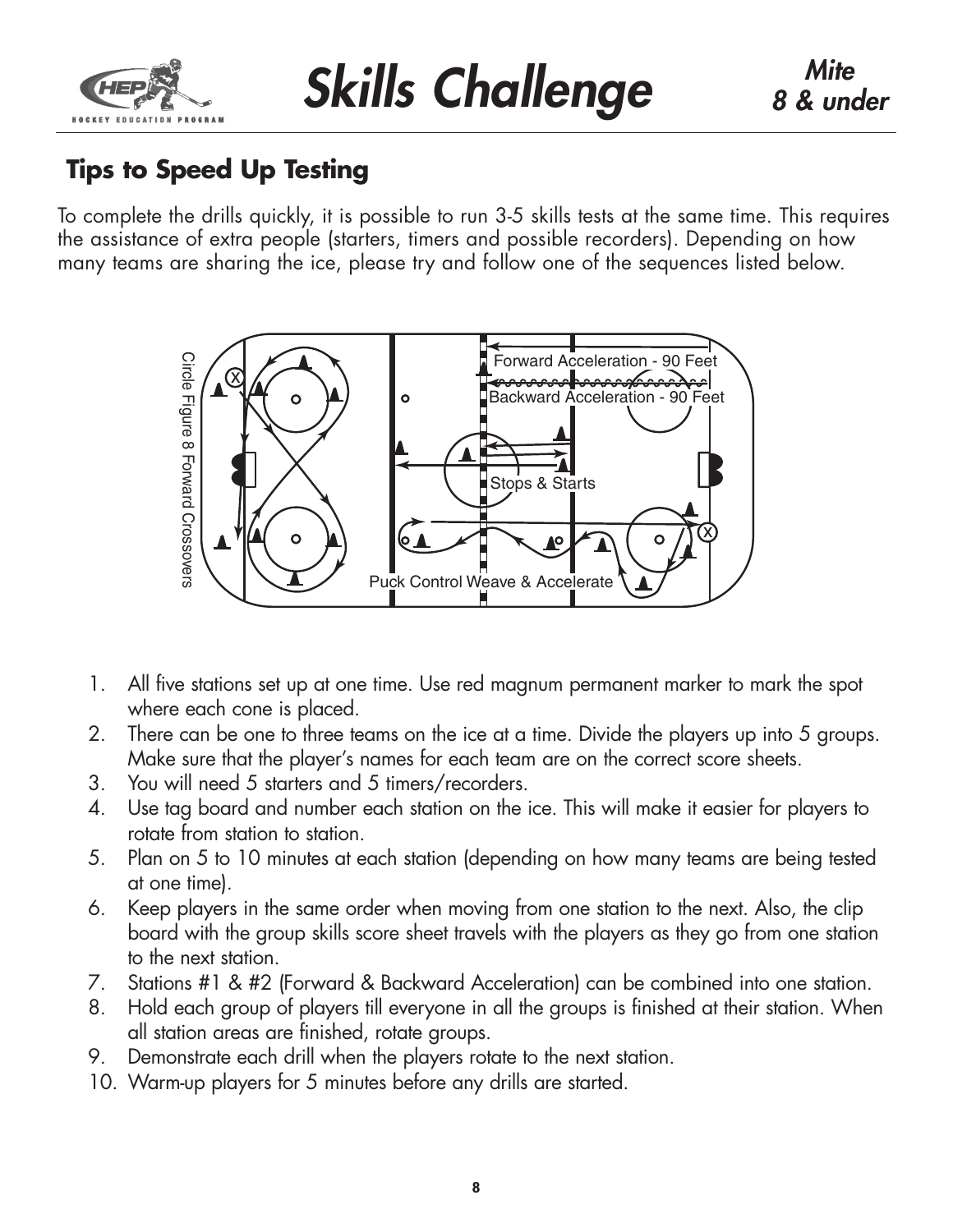

# **Skills Challenge** *B & une*

# *8 & under*

# **Skaters Skills Checklist**

## **SKATING**

- **1.\_\_\_\_\_\_ Forward Basic Stance** "Ready Position - Chest up, knees well bent, 2 hands on stick w/no wt."<br>**Inside Edge Control**
- **2.\_\_\_\_\_\_ Inside Edge Control** "Ankles Control the Edge"..."Good Knee Bend of Glide Foot"
- **3.\_\_\_\_\_\_ Weight & Stick Shift**
- **4.\_\_\_\_\_\_ Forward Stride**
	- "Shift Weight, Stick & Hands to Bent Knee" "Full Extension"...."Complete Recovery"
- **5.\_\_\_\_\_\_ Forward Start**
	- "V-Start"...."L-start both Right & Left"
- **6.\_\_\_\_\_\_ Control Stops**
	- "Two Skate Ready Position Stop" "One Foot Power Stop - L Position"

## **PUCK CONTROL**

**1.\_\_\_\_\_\_ Stick - Stance - Grip** "Stick - Under Chin & No Lower than Neckline" "Stance - Stick in Front of Body, Elbows & Arms Move Freely"...."Grip - Hands 6-10 Inches Apart, 'V'Formation Grip" **2.\_\_\_\_\_\_ Wrist Roll** "Roll Wrist - Enables Blade of Stick to 'Cup' the Puck" **3.\_\_\_\_\_\_ Split Vision** "Eyes Up, Indirectly See Puck Out of Bottom of the Eyes" **4.\_\_\_\_\_\_ Basic Dribbling Skills** "Lateral Dribble - In Front of Body, Short & Wide Pulls to Forehand & Backhand Sides" "Front to Back Dribble-Puck Moves Forward/Backward on Side" "Diagonal Dribble-Pull Puck from Front to Diagonally to Side"

## **PASSING & RECEIVING**

### **Basic Elements**

**"Passing: Look-Slide-Guide-Point" -** Eyes Up, Start Puck on Heel, Start Puck Near Back Skate, Sweep Puck Forward Towards Front Skate, Release Follow Through With Blade.

**"Receive: Rt. Angle-Cup & Give" -** 'Rt. Angle': Move Blade to Front Skate for Receiving Pass, 'Cup': Blade is Cupped Over Puck on Contact, 'Give': Relax the Wrist Upon Contact.

## **SHOOTING**

- **1.\_\_\_\_\_\_ Mechanics of Shooting**
	- Start Puck on Heel to Middle of Blade
	- Start Puck Towards Back Skate (wt. on back leg)
	- Release Puck at 90 degree angle to Net
	- Lower Arm Provides the Pushing Action
	- Upper Arm Provides the Pulling Motion
	- Force Exerted on Stick is Forward & Downward
	- Stress the Technique of the Shot (young players will have difficulty in strength for speed & power)
	- Follow Through Towards Net, Be Ready for Rebound

|     | <b>Control Turn</b><br>"Pivot Skate - inside leg is bent"<br>"Brace Slate - outside leg is straight" |
|-----|------------------------------------------------------------------------------------------------------|
| 8.  | <b>Backward Basic Stance</b>                                                                         |
|     | "One Hand on Stick Ready Position, "Knees Well Bent                                                  |
|     | & Butt Low"                                                                                          |
|     | <b>Backward Stride</b>                                                                               |
|     | "Push-Heel Out-Toe In to Full Extension,                                                             |
|     | "Transfer Wt. to Glide Skate, Recover Under Hip"                                                     |
| 10. | <b>Backward "Snow Plow" Stop</b><br>"Heels In & Toes Out, Weight on Inside Edges,                    |
|     |                                                                                                      |
|     | Knees Well Bent"                                                                                     |
| 11. | <b>Backward/Forward Turns</b>                                                                        |
|     | "Mohawk Pivots - One Skate Balance, Open Hip,                                                        |
|     | 180 degree Step Out"<br>Forward Crossovers                                                           |
| 12. |                                                                                                      |
|     | "One Skate Balance, Knee Up-Skate Over,<br>Push Inside Skate Under"                                  |
|     |                                                                                                      |

|    | <b>Forward Stride With "Pulls"</b>                                                      |
|----|-----------------------------------------------------------------------------------------|
|    | "Pull the Puck as wide as possible with every Stride"                                   |
| 6. | <b>Weave &amp; Control Pulls</b>                                                        |
|    | "Crossover Weaving - Pulling Puck on Each Cone<br><b>One Hand Puck Acceleration</b>     |
| 7. |                                                                                         |
|    | "One Hand on Stick, Arm Extended Straight,                                              |
|    | Push Flip/Flop"                                                                         |
| 8. | <b>Attacking the Triangle</b>                                                           |
|    | "Triangle - Avoiding the area between the Skates & Stick"<br>Forehand & Backhand Shifts |
|    |                                                                                         |
|    | "Head-Shoulder-Stick Shift (Fake), Pull Puck Across                                     |
|    | & Skate"                                                                                |
|    |                                                                                         |

| 2. | <b>Forehand Pass</b>                                                 |
|----|----------------------------------------------------------------------|
|    | "Puck is Released Smoothly with Rotation, Accurate Pass<br>to Blade" |
| З. | <b>Backhand Pass</b>                                                 |
|    | "Puck Starts on Heel of Blade, Sweep Puck, Blade                     |
|    | Pointing at Target After Release"                                    |
|    | <b>Stationary Passing</b><br>"Pass - Accurately, Smoothly & Hard"    |
|    |                                                                      |
|    | <b>Continuous Moving Passes</b>                                      |
|    | "Pass Puck Diagonally in Front of Receiver"                          |
|    |                                                                      |

**2.\_\_\_\_\_\_ Forehand Sweep Shot**

"Body at 45 degree angle to net, Hands 12-15 inches apart, Blade Cupped Over Puck, When Sweeping Puck Forward - Transfer Wt. From Back to Front Leg"

### **3.\_\_\_\_\_\_ Backhand Sweep Shot**

"Puck at Side of Body Behind Back Skate, Blade Cupped Over Puck, Sweep Puck Forward - Weight Transfer to Front Skate, Upper body Rotates Quickly"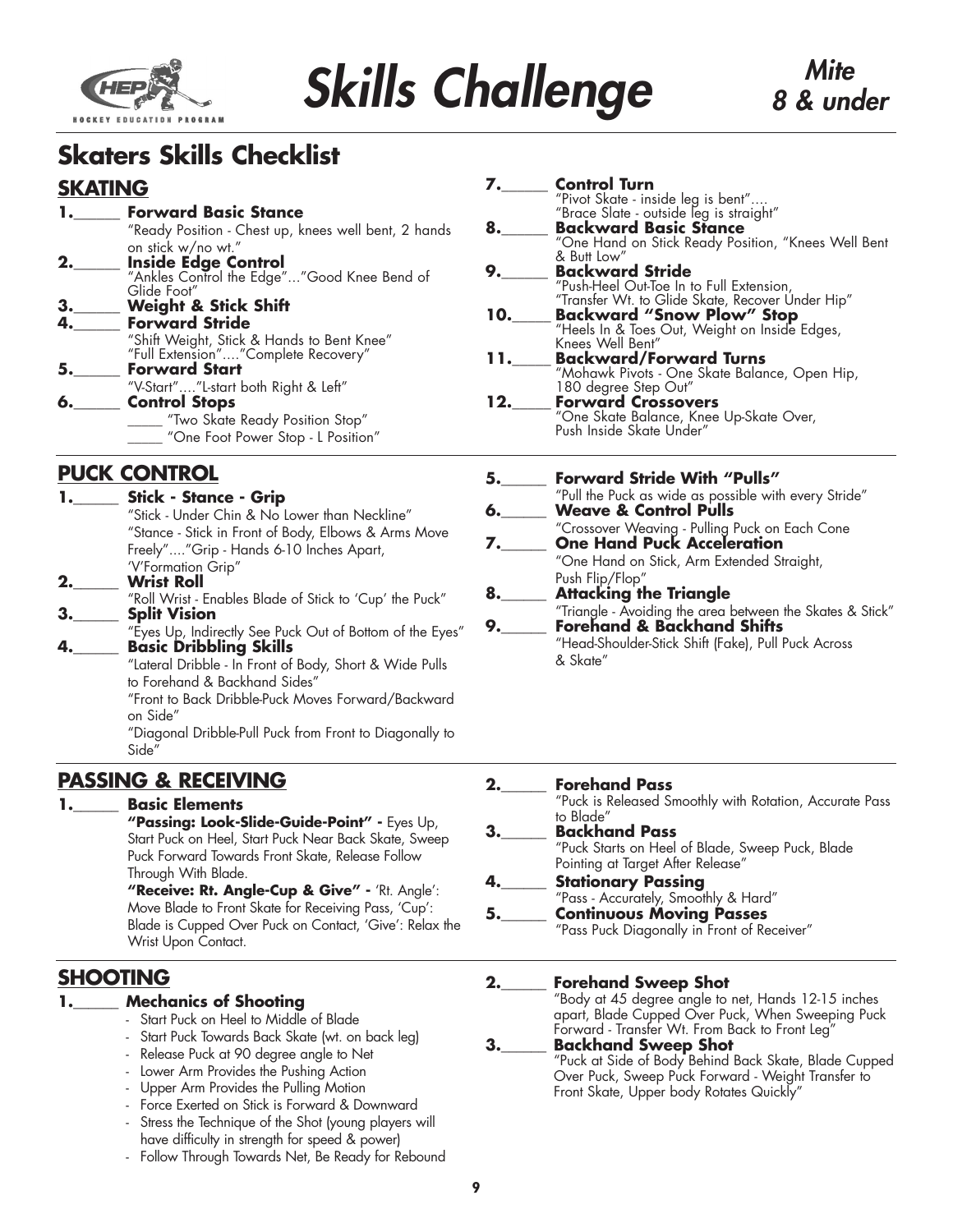

# **Skaters Skills Checklist - Continued**

## **CHECKING**

### **1.\_\_\_\_\_\_ Poke check**

"Stick Hand/Arm Held Close to Body, Extend Stick Contacting Puck, DO NOT LUNGE! Finish check by Sliding Stick between Attacker's Legs, then Block Out" **2.\_\_\_\_\_\_ Stick Lift**

#### "Approach Puck Carrier Behind & side, Skate with PC, Slide Stick Under PC's Stick & Lift Quickly, Retrieve Puck"

#### **3.\_\_\_\_\_\_ Stick Press**

"Close 1 on 1 Situation, Place Stick Over Lower Part of Opponent's Stick, Press Down Hard"

### **TEAM PLAY**

#### **1.\_\_\_\_\_\_ Defensive Team Play**

#### Key Elements:

- 1. Individual Skills
	- Checking the Puck Carrier ANGLING
	- Intercepting Passes or Cutting Off Passing Lanes
	- Covering Opponent
- 2. Team Skills
	- Carrying Out Lane Responsibilities in all 3 Zones
	- Pressure & Outnumber Opponent at Puck

### **4.\_\_\_\_\_\_ Angling**

#### Key Elements:

- a. The checker must learn to play the angles of pursuit
- b. Stick on Stick, Body on Body'
- c. Play Through Opponent's Hands this allows you to get the puck while separating the PC from the puck
- d. Quick Acceleration is important once the PC is contained.
- e. Continue to skate when close to the PC DON'T GLIDE

#### **2.\_\_\_\_\_\_ Offensive Team Play**

Key Elements:

- 1. Individual Skills
	- Carrying the Puck (stickhandling)
	- Passing & Receiving
	- Shooting
- 2. Team Skills
	- 2 Quick Passes When Breaking Out
	- Stay Wide & Move Quickly Through Neutral Zone
	- Set Up Offensive Triangle in Attack Zone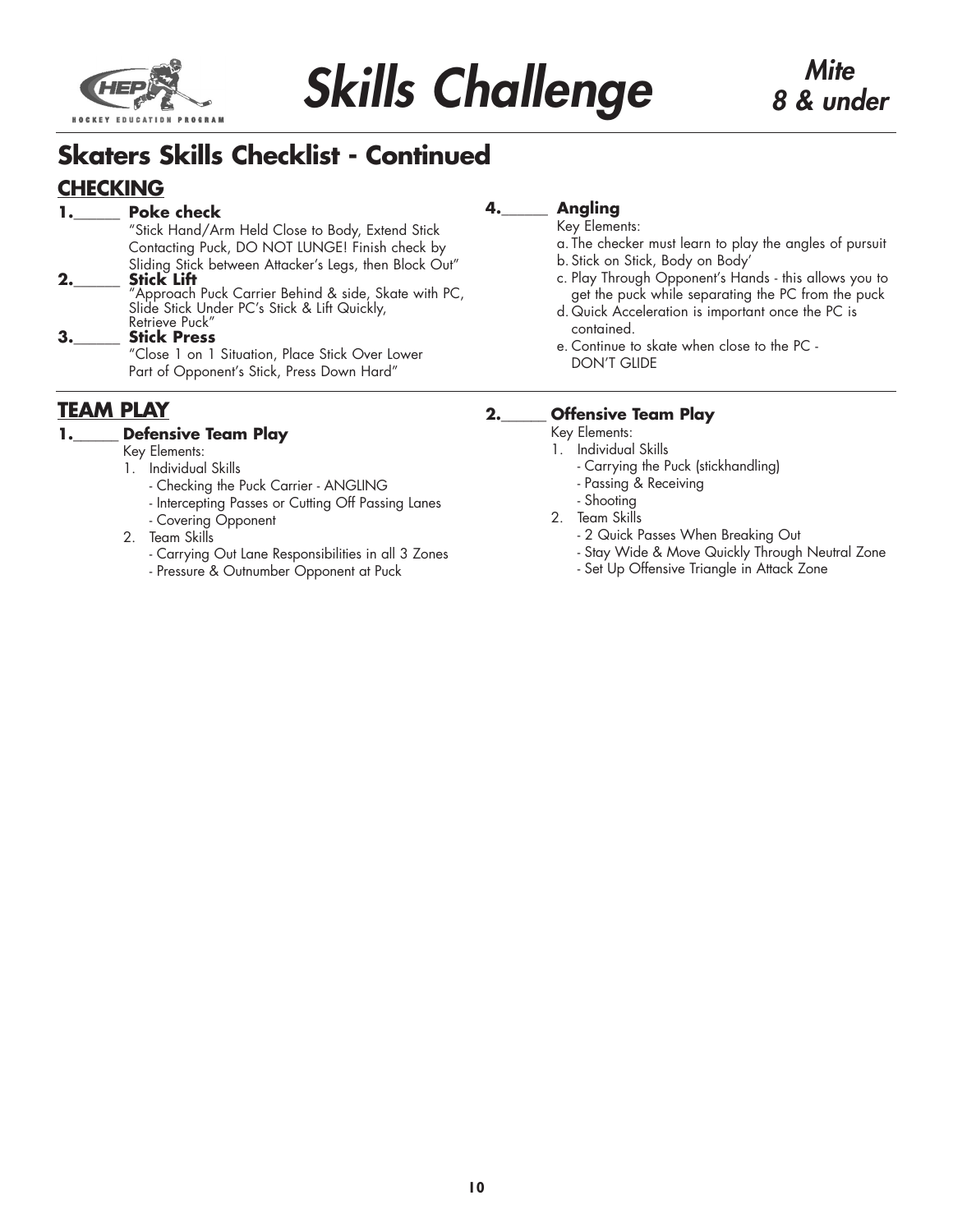

**Skills Challenge** 8 & une

# **Goalie Skill Testing Procedure**

- 1. Goalies must wear full protective equipment, including helmet and facemask, for all tests.
- 2. Before doing the test, explain and give a demonstration.
- 3. Have a Starter at the starting position and signal the start with a whistle or drop of an arm.
- 4. Where pylons are positioned. Use red magnum permanent marker to mark exact location. Make sure goalies skate right up to the pylon as outlined in each test.
- 5. *Goalies must always do their moves in the goalie stance (goalie ready position), Stick on ice, catch glove open to side, knees bent, and head up.*
- 6. If goalie falls or loses puck on first attempt, let him/her repeat. If goalie falls or loses puck on second attempt he/she must get up and complete the test.
- 7. Make sure the goalie does not slow down until after he/she has crossed the finish line.
- 8. The timer starts the watch when the goalie begins movement and stops the watch as soon as he/she crosses the finish line.
- 9. To ensure uniform accuracy, time must be recorded to hundredths (x.xx) of a second.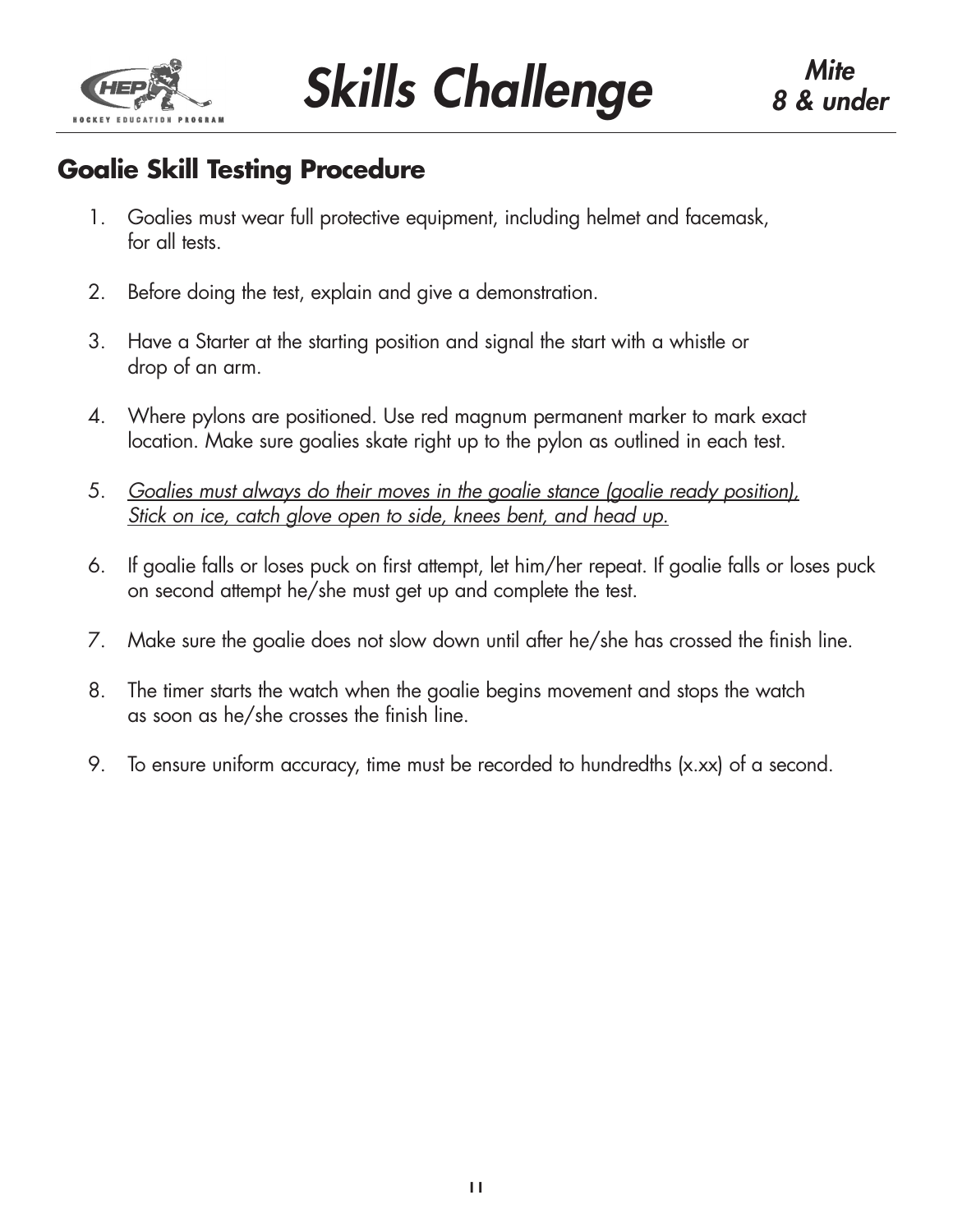



# **Goalie Skill Test #1 - 60 Feet Forward "C" Cuts**



# **Forward "C" Cuts**

- 1. Distance 60 feet. 2 pylons: one at start and the other at the finish (do the test along the goal line).
- 2. Starter at start line & Timer at finish line.
- 3. Goalie starts with both skates behind the start line.
- 4. Goalie skates doing "C" Cuts
- 5. Timer stops watch when player's first skate crosses the finish line.
- 6. Players will have 2 attempts at this test. Record both scores.

# **Goalie Skill Test #2 - 60 Feet Backward "C" Cuts**



## **Backward "C" Cuts**

- 1. Distance 60 feet. 2 pylons: one at start and the other at the finish (do the test along the goal line).
- 2. Starter at start line & Timer at finish line.
- 3. Goalie starts with both skates behind the start line.
- 4. Goalie skates doing "C" Cuts.
- 5. Timer stops watch when player's first skate crosses the finish line.
- 6. Players will have 2 attempts at this test. Record both scores.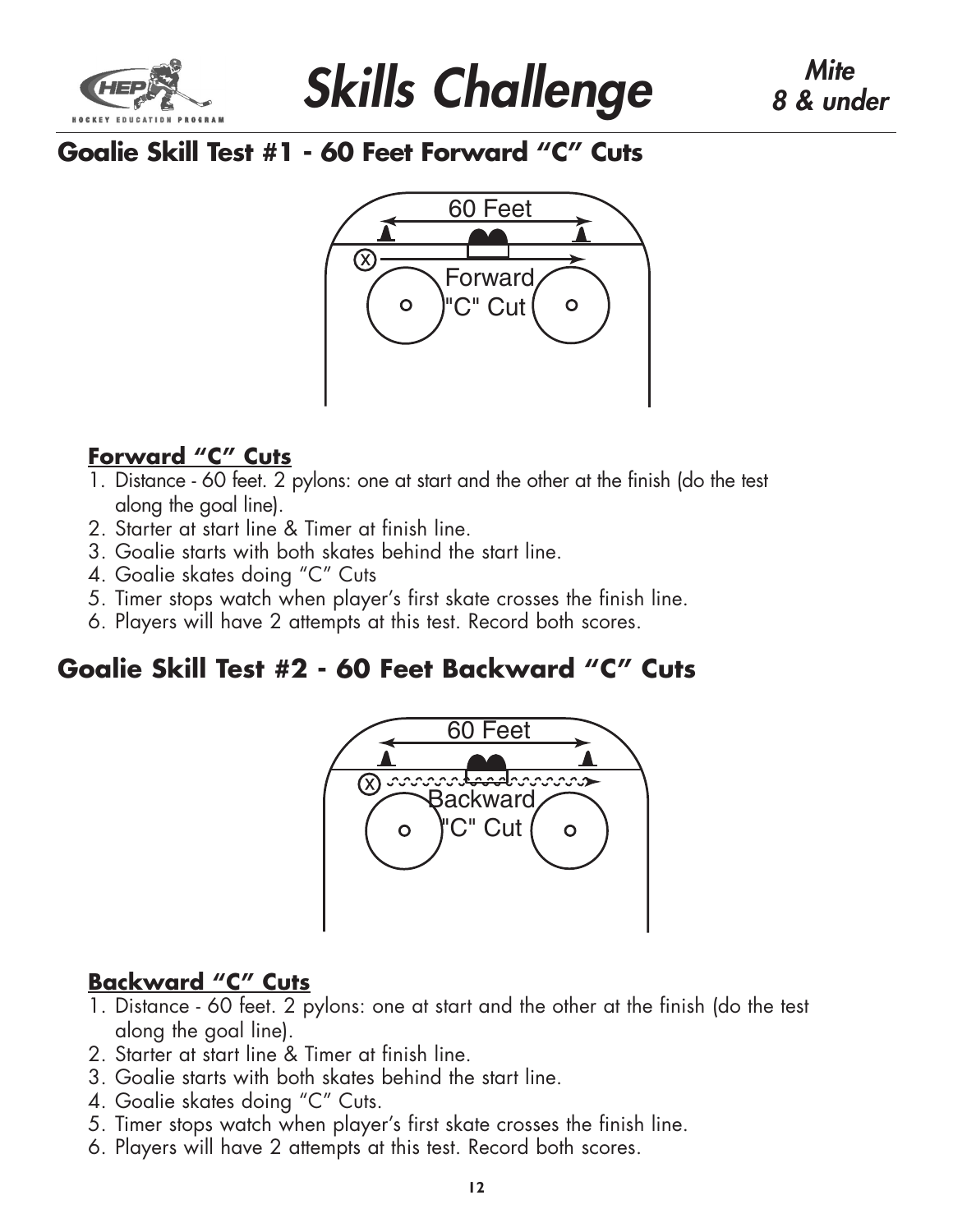



# **Goalie Skill Test #3 - Forward & Backward Telescoping**



## **Forward & Backward Telescoping**

- 1. Start by putting an "X" on the ice at top of arch in goal crease.
- 2. Put another "X" on the ice in line with lowest "hash" mark on face-off circle.
- 3. Goalie does forward & backward movement in goalie stance.
- 4. Goalie moves forward to "X" up by "hash" marks, stops and skates backward to "X" at top of goal crease arch.
- 5. Goalie repeats the movement out & back one more time (do forward & backward 2 times).
- 6. Timer stops watch once the goalie's skates get back to "X" at top of goal crease arch.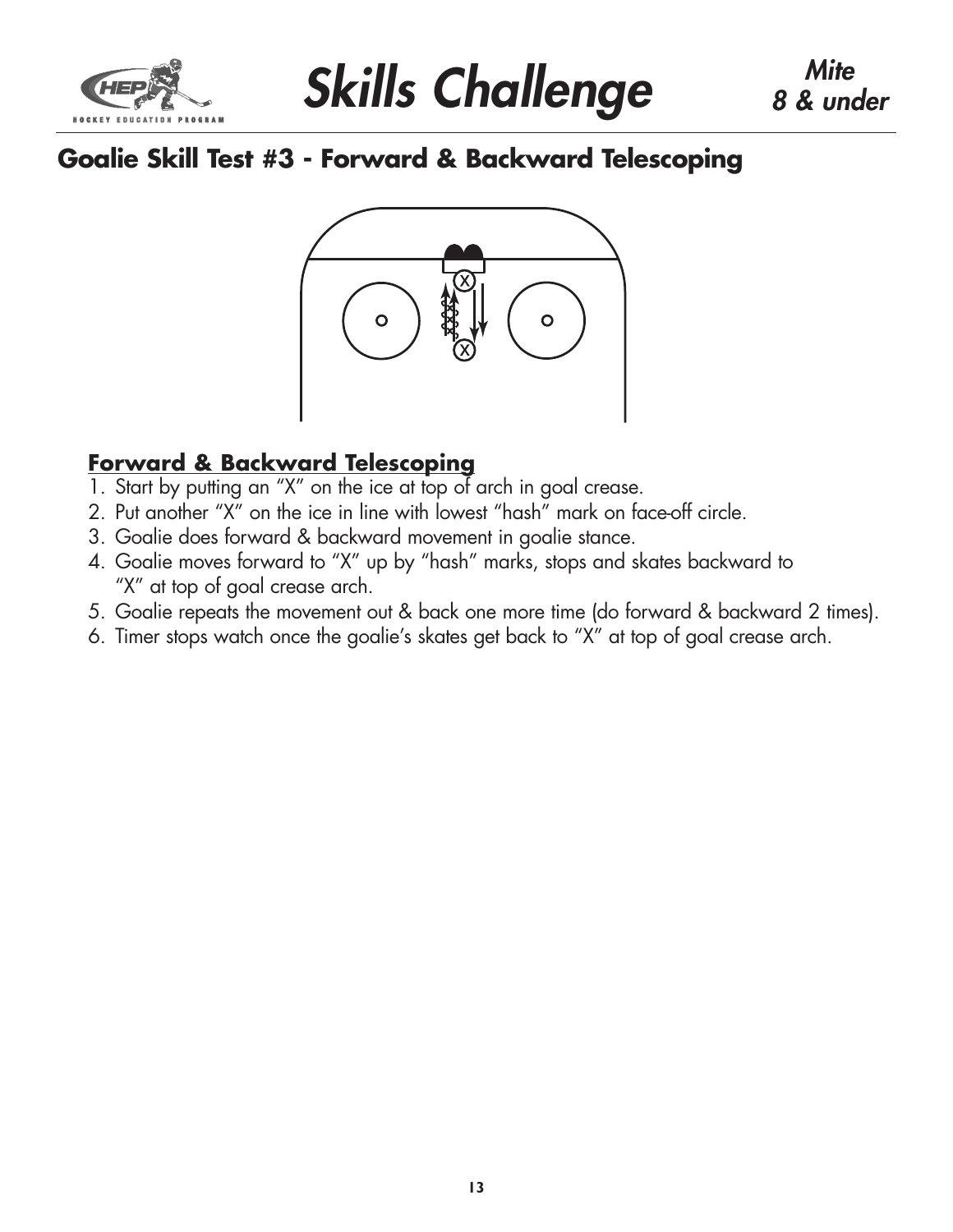



# **Goalie Skills Checklist**

## **MITES**

#### **1.\_\_\_\_\_\_ Basic Stance**

"Skates Shoulder Width Apart & Knees Bent".... "Hands Ahead of Body".... "Stick Blade Flat, Ahead of Skates"

**2.\_\_\_\_\_\_ Forward & Backward Movement - "C" Cuts** "Shift the weight from inside edge of one skate to the other" "Stay low, glove up, stick down, eyes on puck" "Stopping - Slight snowplow stop with one skate" "Always keep Body Square to Puck"

#### **3.\_\_\_\_\_\_ Stick Save**

*Directly at Goalie* - "Position Stick 4-6 inches in front of skate" "Stay standing & relax, let the puck come to the stick" "As the puck contacts stick CUSHION the shot, No Rebound" *Shot Just To The Side* - "Move stick to one side & back up the stick with skate turned"....

"Stick arm works as a steering wheel & deflects shot to the side"

#### **4.\_\_\_\_\_\_ Catch Glove Save**

"Basic Position - Glove open, around knee high, ahead of body, filling open net"

"Shift body weight towards shot, eyes follow puck into glove"

#### **5.\_\_\_\_\_\_ Blocker Glove Save**

"Basic Position - Stick Glove held at knee height, balanced with the catching glove on the other side"

"Hard shots - Deflect shot to corner by turning the wrist to outside at the moment of contact" or

"On Slower Shots - Bring Catch Glove across & trap shot against the stick glove"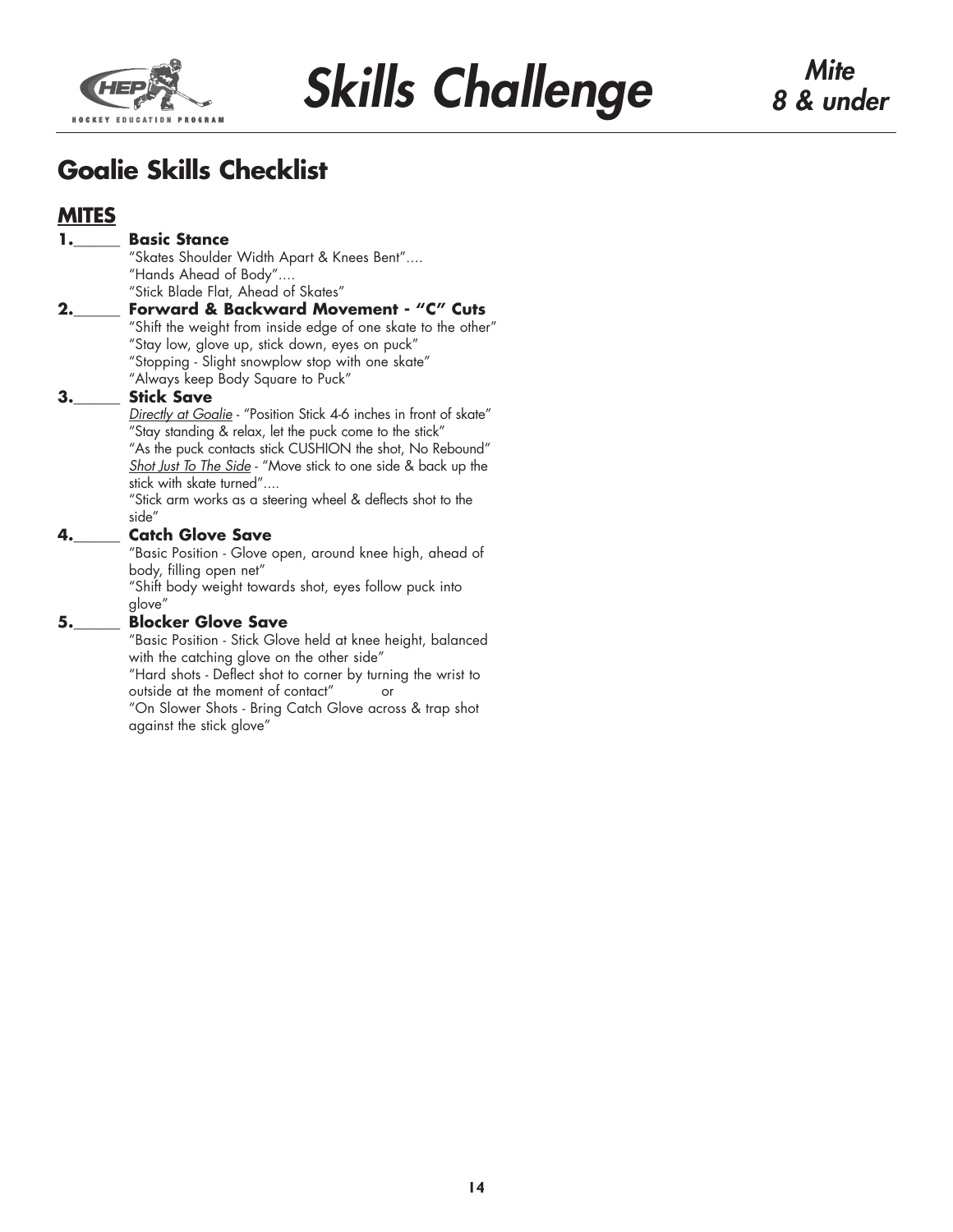

**Skills Challenge** 8 & und

# **Coaching Tips**

- 1. Plan practices in advance. Share your plan with your assistants.
- 2. Strive for a practice to game ratio of three practices to every half-ice or cross-ice game.
- 3. Make best use of the ice by using multiple stations. Keep as many players moving as possible.
- 4. Keep drills short in duration and change drills every 5 to 7 minutes.
- 5. Players should execute the drill a minimum of 4 times.
- 6. Use a white board to explain and diagram the drill.
- 7. If a drill isn't working, scrap it and go on to the next drill.
- 8. Be patient and positive.
- 9. Use the KISS principle (Keep It Simple Silly).
- 10 Use Fun Games, Cross-Ice Scrimmages and Small Area Games as alternatives to drills, which at the same time will develop skills and creativity. Always end practices with one of these.